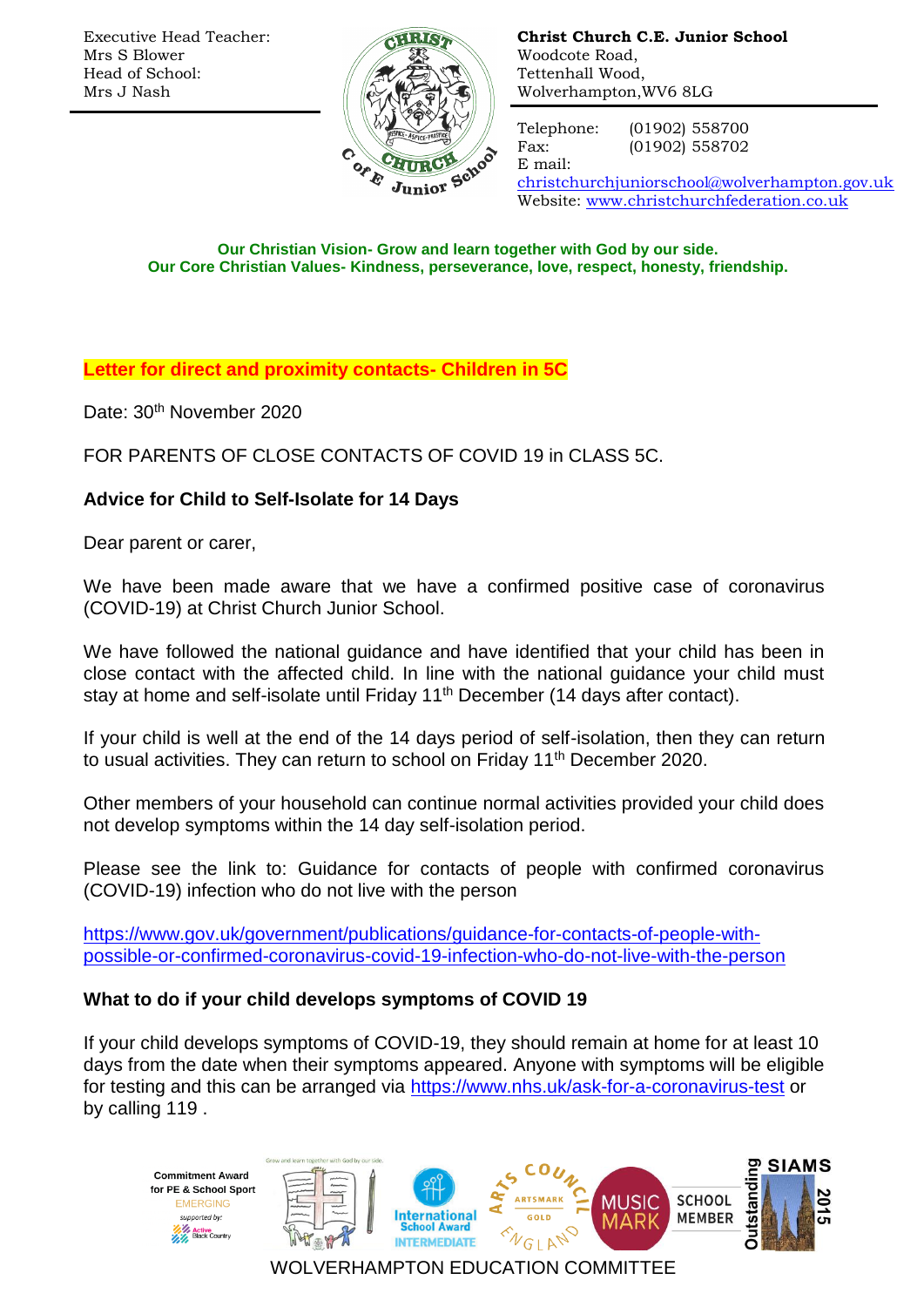People who do not have symptoms should not request a test unless this has been specifically requested by Public Health England or the local authority.

All other household members who remain well must stay at home and not leave the house for 14 days. This includes anyone in your 'Support Bubble'.

The 14-day period starts from the day when the first person in the house became ill.

Household members should not go to work, school or public areas and exercise should be taken within the home. If you require help with buying groceries, other shopping or picking up medication, or walking a dog, you should ask friends or family. Alternatively, you can order your shopping online and medication by phone or online.

Household members staying at home for 14 days will greatly reduce the overall amount of infection the household could pass on to others in the community

If you are able can, move any vulnerable individuals (such as the elderly and those with underlying health conditions) out of your home, to stay with friends or family for the duration of the home isolation period

Please see the link to the PHE 'Stay at Home' Guidance: [https://www.gov.uk/government/publications/covid-19-stay-at-home-guidance/stay-at](https://www.gov.uk/government/publications/covid-19-stay-at-home-guidance/stay-at-home-guidance-for-households-with-possible-coronavirus-covid-19-infection)[home-guidance-for-households-with-possible-coronavirus-covid-19-infection](https://www.gov.uk/government/publications/covid-19-stay-at-home-guidance/stay-at-home-guidance-for-households-with-possible-coronavirus-covid-19-infection)

### **Symptoms of COVID 19**

The most common symptoms of coronavirus (COVID-19) are recent onset of:

- new continuous cough and/or
- high temperature and/or
- a loss of, or change in, normal sense of taste or smell (anosmia)

### **For most people, coronavirus (COVID-19) will be a mild illness.**

If your child does develop symptoms, you can seek advice from the nhs.uk website at [https://www.nhs.uk/conditions/coronavirus-covid-19/check-if-you-have-coronavirus](https://www.nhs.uk/conditions/coronavirus-covid-19/check-if-you-have-coronavirus-symptoms/)[symptoms/.](https://www.nhs.uk/conditions/coronavirus-covid-19/check-if-you-have-coronavirus-symptoms/) If you are concerned about your child's symptoms, or they are worsening you can seek advice from NHS 111 at<https://111.nhs.uk/> or by phoning 111.

#### **How to stop COVID-19 spreading**

There are things you can do to help reduce the risk of you and anyone you live with getting ill with COVID-19

*Do*

- wash your hands with soap and water often do this for at least 20 seconds
- use hand sanitiser gel if soap and water are not available
- wash your hands as soon as you get home